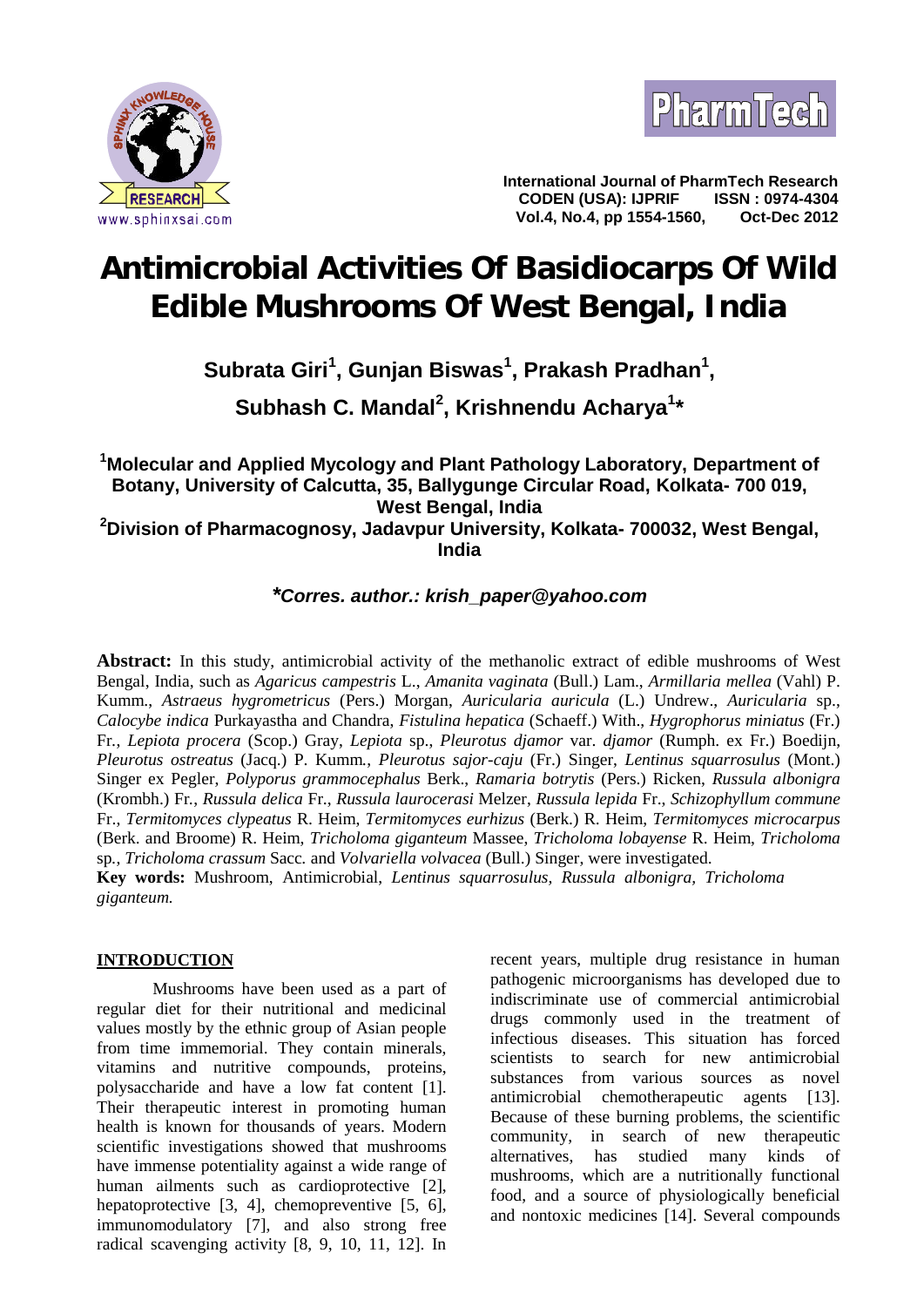extracted from mushrooms revealed antifungal and anti bacterial activity [7, 15].

Anti microbial drugs have long been used for prophylactic and therapeutic purposes. Resistance of microorganisms to antibiotics has created an immense clinical problem in the treatment of infectious diseases [16]. Hence, the current investigation was undertaken to screen some common wild edible mushrooms of West Bengal for their antimicrobial activities.

#### **MATERIALS AND METHODS**

#### **Fungal material**

Thirty kinds of mushroom basidiocarps were collected from different corners of West Bengal and used for screening of anti microbial activity. The basidiocarps of *Hygrophorus miniatus* (Fr.) Fr*., Ramaria botrytis* (Pers.) Ricken*, Fistulina hepatica* (Schaeff.) With., *Armillaria mellea* (Vahl) P. Kumm., were collected from hilly regions of West Bengal, *Calocybe indica* Purkayastha and Chandra*, Tricholoma crassum* Sacc*., Schizophyllum commune* Fr.*, Auricularia auricula* (L.) Undrew.*, Auricularia* sp., *Termitomyces eurhizus* (Berk.) R. Heim*, Polyporus grammocephalus* Berk.*, Tricholoma giganteum* Massee*, Lentinus squarrosulus* (Mont.) Singer ex Pegler*, Tricholoma* sp*.*, *Termitomyces microcarpus* (Berk. and Broome) R. Heim, *Volvariella volvacea* (Bull.) Singer, *Lepiota procera* (Scop.) Gray, *Pleurotus djamor* var. *djamor* (Rumph. ex Fr.) Boedijn, *Pleurotus sajor caju* (Fr.) Singer, *Agaricus campestris* L.*, Pleurotus ostreatus* (Jacq.) P. Kumm*.*, *Tricholoma lobayense* R. Heim, *Lepiota* sp., *Termitomyces clypeatus* R. Heim, from Gangetic plains of West Bengal, and *Astraeus hygrometricus* (Pers.) Morgan, *Russula laurocerasi* Melzer, *Russula albonigra* (Krombh.) Fr*.*, *Russula delica* Fr., *Russula lepida* Fr., *Amanita vaginata* (Bull.) Lam., from lateritic region of West Bengal.

The specimens were identified with the help of standard literatures like Purkayastha and Chandra (1985), Singer (1986), Roy and De (1996), and Das and Sharma (2005) [1, 17, 18, 19].

The voucher specimens have been deposited in the laboratory of Molecular and Applied Mycology and Plant Pathology, Department of Botany, University of Calcutta.

#### **Extraction**

Fresh mushrooms were randomly selected into three samples of 150 g each and air-dried in an oven at 40°C for 48 h. Dried powdered mushroom sample was extracted by stirring with 200 ml of methanol at 30°C for 24 h at 150 rpm and filtering through Whatman No. 4 filter paper. The residue was then extracted twice with another 200 ml of methanol as described above. The total extract was then rotary evaporated to dryness at 40°C and redissolved in methanol to a concentration of 10 mg/ml and stored at -20°C for further use [8].

#### **Microorganisms**

All the test microorganisms *Staphylo coccus aureus* MTCC CODE 96*, Proteus vulgaris* MTCC CODE 426, *Candida albicans* MTCC CODE 183, *Bacillus cereus* MTCC CODE 1306, *Escherichia coli* MTCC CODE 68, *Pseudomonas aeruginosa* MTCC CODE 8158, *Bacillus subtilis* MTCC CODE 736*,* were obtained from the culture collection of the Microbial Type Culture Collection and Gene Bank (MTCC), Institute of Microbial Technology, Chandigarh, India.

#### **Screening of antimicrobial activity of the methanolic extracts**

Antimicrobial activities of the methanolic extracts of different mushrooms were determined by the disc diffusion method. *Escherichia coli, Pseudomonas aeruginosa* and *Bacillus subtilis* were incubated at  $37 \pm 0.1$  °C for 24 hours by inoculation in nutrient broth. *Staphylococcus aureus, Proteus vulgaris* and *Bacillus cereus* were incubated at  $37 \pm 0.1$  °C for 24 hours by inoculation in Growth media 3 (GM 3) broth (Peptone 0.5 %, Sodium chloride 0.5 %, Beef extract 0.1 %, Yeast extract 0.2 %). *Candida albicans* was incubated at  $28 \pm 0.1$  °C for 48 hours by inoculation in YEPD broth. The culture suspensions were prepared and adjusted by comparing against 0.4-0.5 Mc Farland turbidity standard tubes. Nutrient agar, GM 3 agar and YEPD agar (20 ml) were poured into each sterilised Petri dish ( $10 \times 90$  mm diameter) after injecting cultures (100 µl) of bacteria and yeast. The media were distributed in Petri dishes homogenously. For the investigation of antimicrobial activity, the methanolic extracts obtained from dried edible mushrooms were dissolved in dimethyl sulfoxide (DMSO) to a final concentration of 10% and sterilized by 0.22 micron membrane filter [20]. 10 µl aliquots of each extract was applied on sterile paper discs of 5 mm diameter (1 mg/disc), placed over the surface of the medium, and incubated at 37 °C for 24 hours. At the end of the incubation period, inhibition zones formed on the medium were evaluated by measuring the diameters of the zones of inhibition in millimeter. Inhibitory activity of the DMSO was also tested as negative control. Studies were performed in triplicate.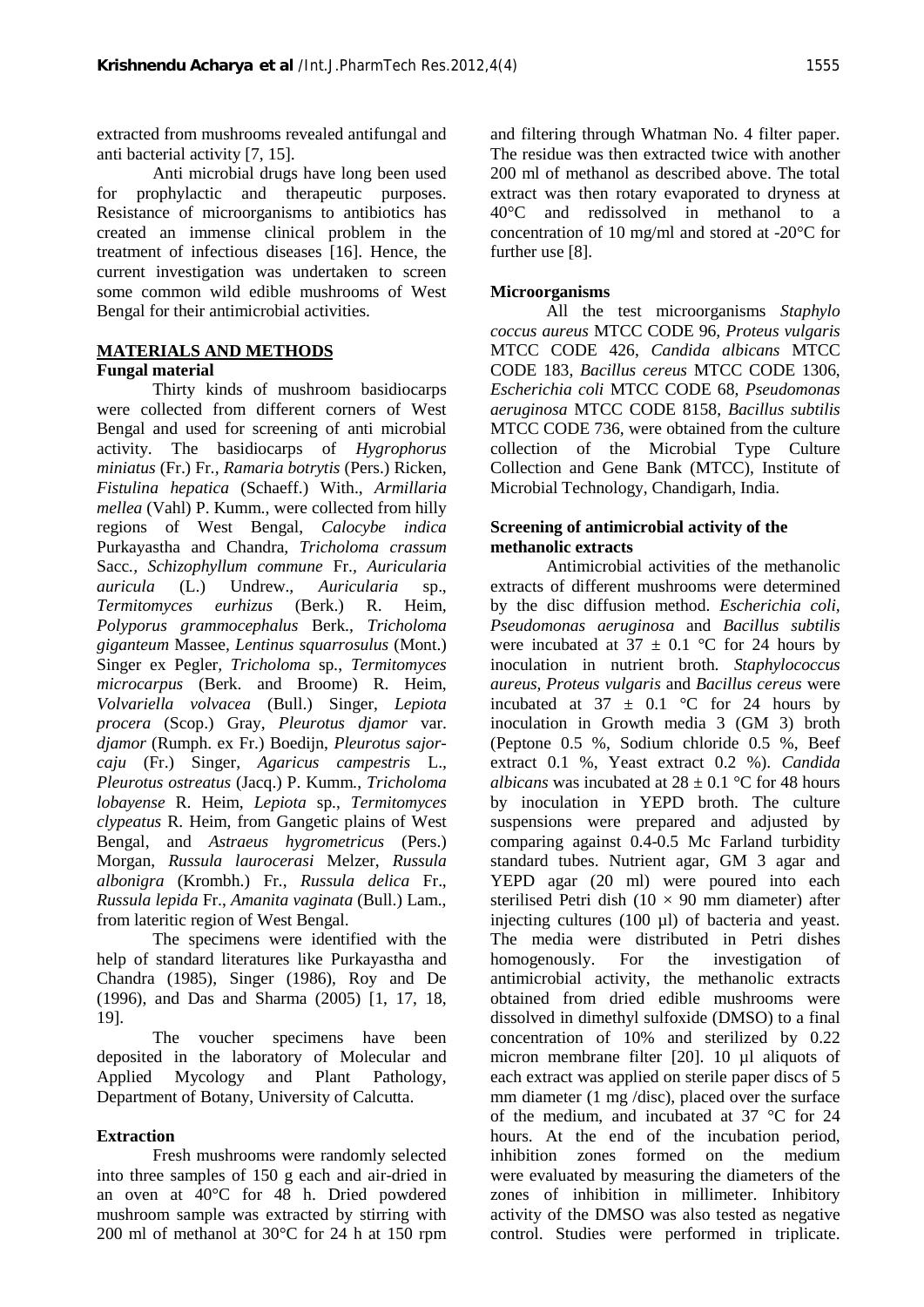Standard antibiotic discs Tetracycline (30 µg), Amphotericin (20 µg), and Ceftriazone (30 µg) were used as positive control.

#### **Determination of Minimal inhibitory concentration (MIC)**

The MIC study was aimed to find out the lowest concentration of the sample that inhibits the growth of the test organisms. The test was carried out using filter paper disc method with varying concentrations of the extracts placed on bacteria and yeast seeded plates. Plates were incubated at 37 °C for 24 h and the MIC recorded as the lowest concentration at which no growth was observed.

#### **RESULTS AND DISCUSSION**

The methanolic extracts of the basidiocarps of thirty different wild edible mushrooms were tested against three Gram positive (*B*. *cereus*, *B*. *subtilis*, *S*. *aureus*), three Gram-negative (*P*. *vulgaris*, *P*. *aeruginosa*, *E*. *coli*) bacteria and a Yeast (*C*. *albicans*) by the disc diffusion method. All the extracts showed different degree of antimicrobial activity at a concentration of 500 µg/disc against the test organisms [Table 1]. Among all the microbes, *P*. *vulgaris* showed highest sensitivity towards mushrooms extracts (21 different mushroom extracts) followed by *P*. *aeruginosa* (19 different mushroom extracts). The degrees of susceptibility of the microbes were in the order: *P. vulgaris* > *P. aeruginosa* > *E. coli* > *B. cereus* > *C. albicans* > *B*. *subtilis = S*. *aureus* [Figure 1].

Furthermore, when we compared the efficacy of the extracts having antimicrobial activity, it was noticed that four mushrooms namely *C*. *indica*, *P*. *djamor* var. *djamor*, *R*. *botrytis* and *T*. *clypeatus* showed activity against only *P. aeruginosa*, *C*. *albicans*, *P*. *vulgaris* and *P*. *aeruginosa*, respectively. Similarly nine mushroom extracts showed activity against two microbes, seven extracts against three microbes, five extracts against four microbes, two extracts against five microbes and only three mushroom extracts namely *L*. *squarrosulus*, *R*. *albonigra* and *T*. *giganteum* showed antimicrobial activity against all the test microbes [Figure 2, Table 1].

The MIC is the lowest concentration of a substance at which it plays to inhibit the growth of the target microorganisms. We have studied 50 – 200 µg/disc of the methanolic extracts of *L*.

*squarrosulus*, *R. albonigra* and *T*. *giganteum* against all the test organisms. Low minimum inhibitory concentration was observed in case of *L*. *squarrosulus* methanolic extract [Table 2], highlighting the potential of this mushroom as an excellent source of antimicrobial agent.

We have already reported potent anticancer, hepatoprotective activities of other edible mushrooms [21, 22]. The results of the present study strengthened the outcomes of earlier works done by others that showed mushrooms produced a great variety of antimicrobial agents. For instance, it is known that the extract from fruit bodies of several *Lactarius* sp. [23, 24]; *Fomitopsis* sp. [25]; *Boletus* sp. [26]; *Cortinarius* sp. [27]; *Ganoderma lucidum*, *Navesporus floccosa* and *Phellinus rimosus* [28]; *Pleurotus tuber*-*regium* [29]; *Amanita caesarae*, *Armillaria mellea*, *Chroogomphus rutilus*, *Clavariadelphus truncates*, *Clitocybe geotropa*, *Ganoderma* sp., *Ganoderma carnosum*, *Hydnum repandum*, *Hygrophorus agathosmus*, *Lenzites betulina*, *Leucoagaricus pudicus*, *Paxillus involutus*, *Polyporus arcularius*, *Rhizopogon roseo*, *Sarcodon imbricatus*, *Suillus collitinus*, *Trametes versicolor*, *Tricholoma auratum*, *Tricholoma fracticum* [30]; *Lactarius deliciosus*, *Sarcodon imbricatus* and *Tricholoma portentosum* [31]; *Russula delica* [32]; *Pleurotus eryngii* var. *ferulae* [33]; *Infundibulicybe geotropa*, *Lactarius controversus*, *Lactarius delicious* and *Phellinus hartigii* [34]; *Lactarius indigo* [35] and *Stereum ostrea* [36] contain a wide range of antimicrobial activity. In conclusion, most of the basidiomycetes species studied had a diverse range of antimicrobial activity while only *L*. *squarrosulus*, *R*. *albonigra* and *T*. *giganteum* methanolic extract showed activity against all the test microorganisms. MIC of methanolic extract of *L*. *squarrosulus* was lower than that of *R*. *albonigra* and *T*. *giganteum* against all the test organisms. We have also reported earlier that *L*. *squarrosulus* has a potential free radical scavenging activity [37]. The result of the former and current study may suggest that the basidiocarp of *L. squarrosulus* is a source of pharmacologically active substances having diverse therapeutic applications. Bio-assay guided isolation of active principle is currently underway to characterize the antimicrobial compound of this interesting taxon.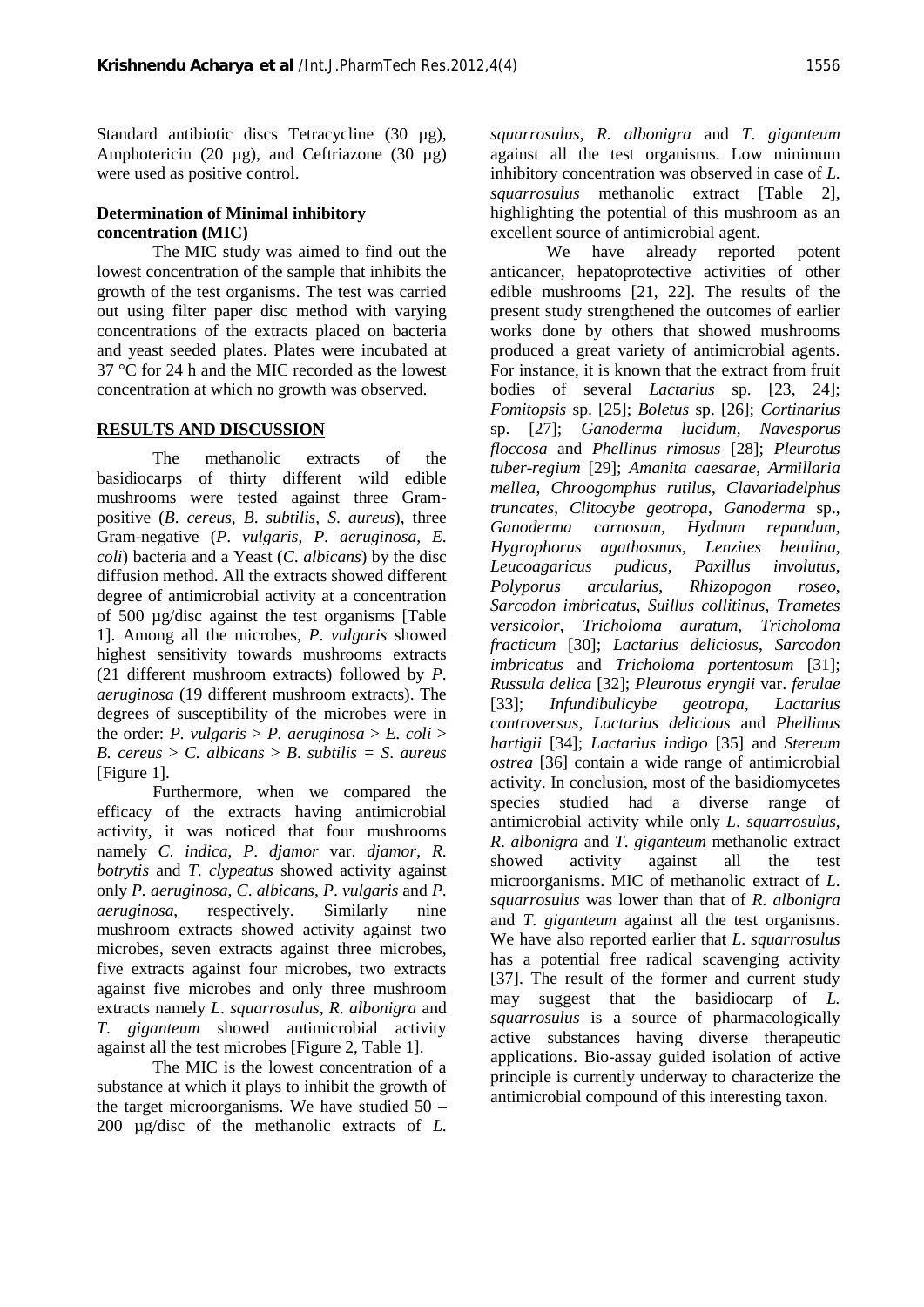| <b>Pathogenic strains</b>    | <b>Staphylococcus</b>    | <b>Bacillus</b>          | <b>Bacillus</b>          | <b>Proteus</b>           | <b>Escherichia</b>       | Pseudomonas              | Candida                  |
|------------------------------|--------------------------|--------------------------|--------------------------|--------------------------|--------------------------|--------------------------|--------------------------|
| <b>Samples</b>               | <i>aureus</i>            | cereus                   | subtilis                 | vulgaris                 | coli                     | aeruginosa               | albicans                 |
| Agaricus campestris          |                          |                          | $^{+}$                   | $+$                      |                          | $^{+}$                   | $^{+}$                   |
| Amanita vaginata             | $+$                      | ٠                        | $\overline{\phantom{a}}$ | $^{+}$                   | $^{+}$                   |                          | $^{+}$                   |
| Armillaria mellea            | $+$                      | $\overline{a}$           | ٠                        | $^{+}$                   | $+$                      | ۰                        |                          |
| Astraeus hygrometricus       | $\sim$                   | $\blacksquare$           | ٠                        | $^{+}$                   | $^{+}$                   |                          | $^{+}$                   |
| Auricularia auricula         |                          | $+$                      | $\overline{\phantom{a}}$ | $+$                      |                          | $^{+}$                   | $\overline{a}$           |
| Auricularia sp.              | $\sim$                   | $^{+}$                   | $\overline{\phantom{a}}$ | $\overline{\phantom{a}}$ | $\blacksquare$           | $+$                      | $\overline{\phantom{a}}$ |
| Calocybe indica              | $\overline{\phantom{a}}$ | $\overline{\phantom{a}}$ | $\blacksquare$           | $\overline{\phantom{0}}$ | $\overline{\phantom{a}}$ | $\boldsymbol{+}$         | $\overline{\phantom{0}}$ |
| Fistulina hepatica           | $\overline{\phantom{a}}$ | $\blacksquare$           | $\overline{\phantom{a}}$ | $+$                      | $^{+}$                   | $\overline{\phantom{a}}$ | $\overline{\phantom{a}}$ |
| Hygrophorus miniatus         | $\sim$                   | $^{+}$                   | $\blacksquare$           | $+$                      | $\overline{\phantom{a}}$ | $^{+}$                   | $\overline{a}$           |
| Lepiota procera              |                          |                          | $^{+}$                   | $+$                      | $^{+}$                   | $^{+}$                   | $^{+}$                   |
| Lepiota sp.                  |                          | $\blacksquare$           | $\overline{\phantom{a}}$ | $+$                      | $\overline{\phantom{a}}$ | $^{+}$                   |                          |
| Pleurotus djamor var. djamor | $\sim$                   | $\sim$                   | $\sim$                   | ÷                        | $\sim$                   | ÷.                       | $^{+}$                   |
| P. ostreatus                 | $+$                      | $\overline{\phantom{a}}$ | $+$                      | $+$                      | $^{+}$                   | $+$                      | $\overline{a}$           |
| P. sajor-caju                |                          | $^{+}$                   | ٠                        |                          | $^{+}$                   | ÷.                       | $\blacksquare$           |
| Lentinus squarrosulus        | $+$                      | $^{+}$                   | $+$                      | $^{+}$                   | $^{+}$                   | $^{+}$                   | $^{+}$                   |
| Polyporus grammocephalus     | $\ddot{\phantom{1}}$     | $\blacksquare$           | $\blacksquare$           | $+$                      | $+$                      | $^{+}$                   | $\overline{a}$           |
| Ramaria botrytis             | $\overline{\phantom{a}}$ | $\overline{\phantom{a}}$ | $\blacksquare$           | $+$                      | $\sim$                   | ۰                        | $\overline{\phantom{a}}$ |
| Russula albonigra            | $+$                      | $+$                      | $^{+}$                   | $+$                      | $^{+}$                   | $^{+}$                   | $^{+}$                   |
| R. delica                    |                          | $\overline{a}$           | $+$                      | $\overline{a}$           | $+$                      | $+$                      |                          |
| R. laurocerasi               | $\blacksquare$           | $\blacksquare$           | $\overline{\phantom{a}}$ | $+$                      | $\blacksquare$           | $+$                      | $^{+}$                   |
| R. lepida                    | $+$                      |                          | $\overline{a}$           | $\overline{a}$           | $^{+}$                   | $^{+}$                   | $^{+}$                   |
| Schizophyllum commune        | $\blacksquare$           |                          | $\overline{\phantom{a}}$ | $\overline{\phantom{0}}$ |                          | $^{+}$                   |                          |
| Termitomyces clypeatus       | $\blacksquare$           | $\blacksquare$           | $\blacksquare$           | $\overline{\phantom{a}}$ | $\blacksquare$           | $+$                      | $\overline{\phantom{a}}$ |
| T. eurhizus                  |                          |                          | $\blacksquare$           | $^{+}$                   |                          | $\overline{\phantom{a}}$ |                          |
| T. microcarpus               |                          | $+$                      | $\overline{\phantom{a}}$ | $+$                      |                          | ÷                        |                          |
| Tricholoma crassum           | $\sim$                   | $+$                      | ÷,                       | $+$                      | $\sim$                   | $\sim$                   | $\overline{a}$           |
| T. giganteum                 | $+$                      | $\! + \!\!\!\!$          | $\! +$                   | $^{+}$                   |                          |                          | $\overline{a}$           |
| T. lobayense                 | $\sim$                   | $\overline{\phantom{a}}$ | $\overline{a}$           | $\blacksquare$           | $\sim$                   | $^{+}$                   | $+$                      |
| Tricholoma sp.               |                          | $^{+}$                   | $\overline{a}$           | $^{+}$                   | $\sim$                   | L.                       | $+$                      |
| Volvariella volvacea         |                          | $+$                      | $\blacksquare$           | $+$                      | $^{+}$                   | $\overline{\phantom{a}}$ | $+$                      |
| Tetracycline                 | $+$                      | $\! + \!$                | $\boldsymbol{+}$         | $+$                      | $^{+}$                   |                          | <b>NT</b>                |
| Amphotericin                 | <b>NT</b>                | <b>NT</b>                | <b>NT</b>                | NT                       | <b>NT</b>                | <b>NT</b>                |                          |
| Ceftriazone                  | $^{+}$                   | $+$                      | $+$                      | $+$                      | $+$                      | $+$                      | <b>NT</b>                |

**Table 1: Antimicrobial activity of methanolic extract of different specimens.**

Symbols:  $[+]$  = Positive zone of inhibition.  $[-]$  = No inhibition.  $[NT]$  = Not tested.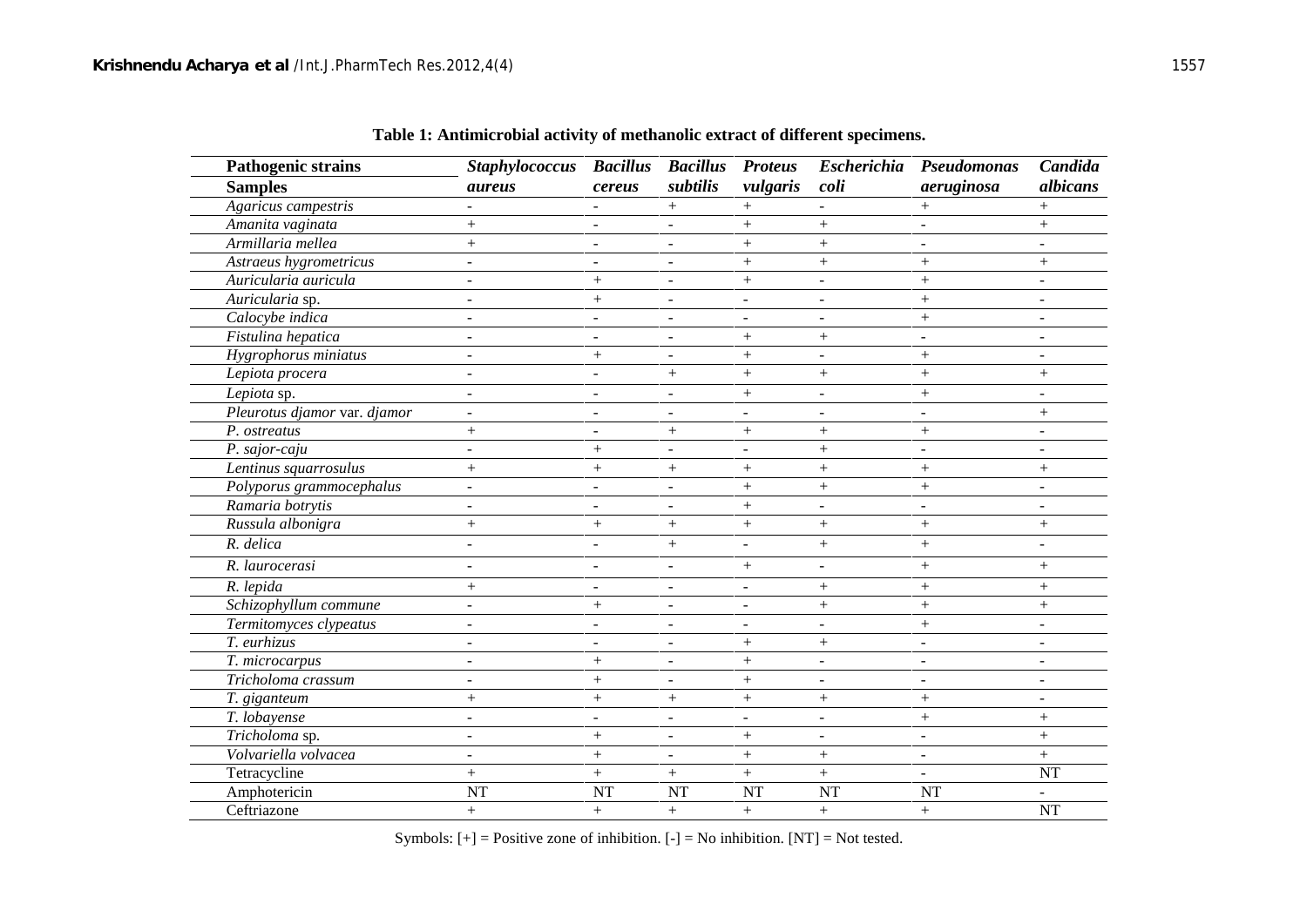

**Figure 1: Sensitivity of the test organisms towards thirty different mushroom extracts.**



**Figure 2: Sensitivity range of different mushroom extracts towards the test pathogenic microorganisms**.

**Table 2: Minimum inhibitory concentrations (MIC) of the methanolic extract of three potential mushrooms against all test microbes. Results are mean of three separate experiments, each in triplicate.**

| <b>Test organisms</b>    | MIC (µg/disc)         |                   |                      |  |  |  |
|--------------------------|-----------------------|-------------------|----------------------|--|--|--|
|                          | Lentinus squarrosulus | Russula albonigra | Tricholoma giganteum |  |  |  |
| Staphylococcus aureus    | 50                    |                   |                      |  |  |  |
| <b>Bacillus</b> cereus   | 50                    | 75                |                      |  |  |  |
| <b>Bacillus</b> subtilis | 75                    | 75                |                      |  |  |  |
| Proteus vulgaris         |                       | 75                |                      |  |  |  |
| Escherichia coli         | 50                    |                   |                      |  |  |  |
| Pseudomonas aeruginosa   | 50                    |                   |                      |  |  |  |
| Candida albicans         | 50                    | 100               |                      |  |  |  |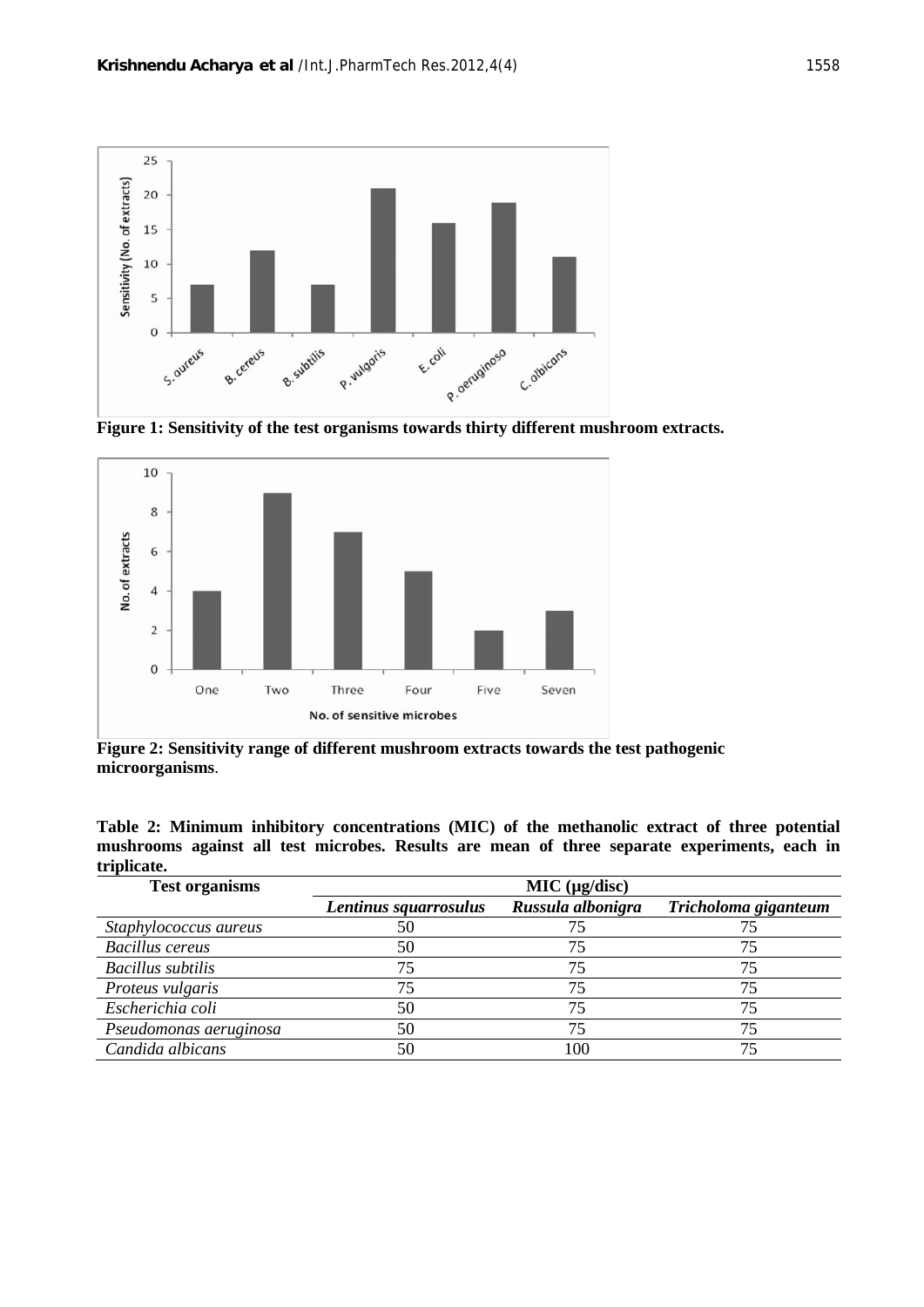#### **REFERENCES**

- 1. Purkayastha R.P. and Chandra A., Manual of Indian Edible Mushrooms, Today & Tomorrow's Printers and Publishers, New Delhi, India, 1985.
- 2. Biswas G., Rana S. and Acharya K., Cardioprotective activity of ethanolic extract of *Astraeus hygrometricus* (Pers.) Morg., Pharmacologyonline, 2011, 2, 808-817.
- 3. Biswas G., Sarkar S. and Acharya, K., Hepatoprotective activity of the ethanolic extract of *Astraeus hygrometricus* (Pers.) Morg., Dig. J. Nanomater. Bios., 2011, 6(2), 637-641.
- 4. Chatterjee S., Dey A., Datta R., Dey S. and Acharya, K., Hepatoprotective Effect of the Ethanolic Extract of *Calocybe indica* on Mice with CCl<sub>4</sub> Hepatic Intoxication, Int. J. PharmTech Res., 2011, 3, 2162-2168.
- 5. Biswas G., Chatterjee S. and Acharya, K., Chemopreventive activity of the ethanolic extract of *Astraeus hygrometricus* (Pers.) Morg. on Ehrlich's ascites carcinoma cells, Dig. J. Nanomater. Bios., 2012, 7(1), 185-191.
- 6. Chatterjee S., Biswas G., Basu S.K. and Acharya K., Antineoplastic effect of mushrooms: a review, Aust. J. Crop Sci., 2011, 5(7), 904-911.
- 7. Acharya K., Medicinal properties of mushroom. In: Acharya, S.N., Thomas, J.E., eds. Advances in Medicinal Plant Research, Research Signpost, Kerala, India, 2007, 215- 236.
- 8. Biswas G., Sarkar S. and Acharya K., Free radical scavenging and anti-inflammatory activities of the extracts of *Astraeus hygrometricus* (Pers.) Morg., Lat. Am. J. Pharm., 2010, 29, 549-553.
- 9. Banerjee A., Biswas G., Rai M., Saha G.K. and Acharya K., Antioxidant and nitric oxide synthase activation properties of *Macrocybe gigantea* (Massee) Pegler & Lodge., Global J. Biotechnol. Biochem., 2007, 2, 40-44.
- 10. Acharya K., Yonzone P., Rai M. and Acharya R., Antioxidant and nitric oxide synthase activation properties of *Ganoderma applanatum*, Ind. J. Exp. Biol., 2005, 43, 926- 929.
- 11. Acharya K., Chatterjee S. and Ghosh S., Comparative evaluation on the free radical scavenging activity of eleven Indian cultivated strains of *Pleurotus ostreatus*, Pharmacologyonline, 2011, 1, 440-450.
- 12. Chatterjee S., Saha G.K. and Acharya K., Antioxidant activities of extracts obtained by different fractionation from *Tricholoma*

*giganteum* basidiocarps, Pharmacologyonline, 2011, 3, 88-97.

- 13. Karaman I., Sahin F., Gulluce M., Ogutcu H., Hsengu I.M. and Adiguzel A., Antimicrobial activity of aqueous and methanol extracts of *Juniperus oxycedrus* L., J. Ethnopharmacol., 2003, 85, 213-235.
- 14. Josh N. and Janardhanan K.K., Antioxidant and antitumourous activity of *Pleurotus florida*, Curr. Sci., 2000, 79, 941-943.
- 15. Lai T.K., Biswas G., Chatterjee S., Dutta A., Pal C., Banerji J., Bhuvanesh N., Reibenspies J.H. and Acharya K., Leishmanicidal and anticandidal activity of constituents of Indian edible mushroom *Astraeus hygrometricus*, Chemistry & Biodiversity, In press doi: 10.1002/cbdv.201100272.
- 16. Prescott L.M., Harley J.P. and Klain D.A., Microbiology, 5th Edition, McGraw Hill, New York, 2002, 108-864.
- 17. Singer R., The Agaricales in Modern Taxonomy, Bishen Sing Mahendra Sing Publishers, Dehradun, India, 1986.
- 18. Roy A. and De A.B., Polyporaceae of India, International Book Distributor, Dehradun, India, 1996, 309.
- 19. Das K. and Sharma J.R., Russulaceae of Kumaon Himalaya, Botanical Survey of India, India, 2005, 255.
- 20. Tepe B., Daferera D., Sokmen A., Sokmen M. and Polissiou M., Antimicrobial and antioxidant activities of the essential oil and various extracts of *Salvia tomentosa* Miller (Lamiaceae), Food Chem., 2005, 90, 333-340.
- 21. Acharya K., Chatterjee S., Biswas G., Chatterjee A. and Saha G.K., Hepatoprotective effect of a wild edible mushroom on carbon tetrachloride-induced hepatotoxicity in mice, Int. J. Pharmacy Pharmaceutical Sci., 2012, 4(3), 285-288.
- 22. Chatterjee S., Biswas G., Chandra S., Saha G.K. and Acharya K., Apoptogenic effects of *Tricholoma giganteum* on Ehrlich's ascites carcinoma cell, Bioprocess Biosystems Engineering, In press DOI 10.1007/s00449- 012-0765-6.
- 23. Bergendorf O. and Sterner O., The sesquiterpenes of *Lactarius delicious* and *Lactarius deterrimus*, Phytochemistry, 1988, 27, 97-100.
- 24. Anke H., Bergendorff O. and Sterner O., Assays of the biological activities of guaiane sesquiterpenoids isolated from the fruit bodies of edible *Lactarius* species, Food Chem. Toxicol., 1989, 27, 393-397.
- 25. Keller A.C., Maillard M.P. and Hostettmann K., Antimicrobial steroids from the fungus